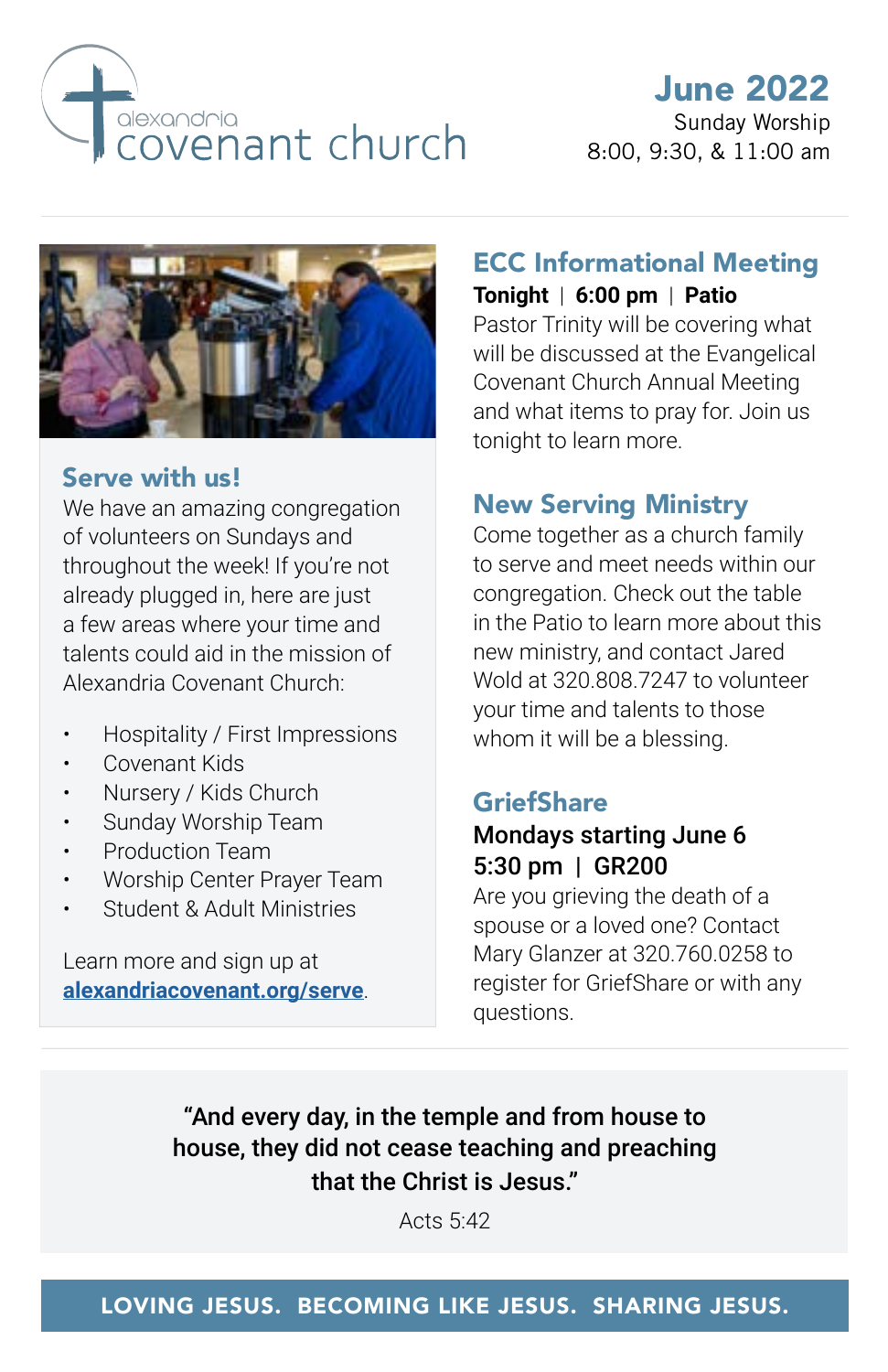## June Series & Schedule



#### June 5

Shared Ministry - Choosing the Seven Book of Acts Series Pastor Trinity Opp

#### June 12

The Martyrdom of Saints - The Stoning of Stephen Book of Acts Series Pastor Trinity Opp

#### June 19

The Church Scattered Book of Acts Series Pastor Trinity Opp

#### June 26

E - Eat Together B.L.E.S.S. Pastor Gregg Donnelly

# Sunday Evening Prayer

June 12 | 6:30 pm | Great Room Join us for guided prayer of praise, kingdom prayers, and praying for personal requests. Fill out a yellow prayer request card and drop it in the offering plate or submit one online.

## Men's Summit

### June 15 | 7:00 pm 7020 CR 8 NW, Alexandria

Join other men for an evening of fellowship and discussion around the Word of God. Bring your own lawn chair and a Bible. Contact Pastor Dave for more information or questions.

## Speaker Event: Doug Ohman (Photographer)

#### June 16 | 10:00 am | Patio

A well-known Minnesota photographer will be here to speak and share his work with us! Sign up at the Welcome Desk.

## Women's Walk

#### June 18 | 8:00 am | Big Ole

Let's hit the trail–Women's Ministry is going for a walk! All ladies 18+ are welcome to join. Meet at Big Ole at 8:00 AM on June 18. Following the walk, feel free to stay and explore the Alexandria Farmer's Market. We hope you can join us! In case of inclement weather, the walk will be cancelled.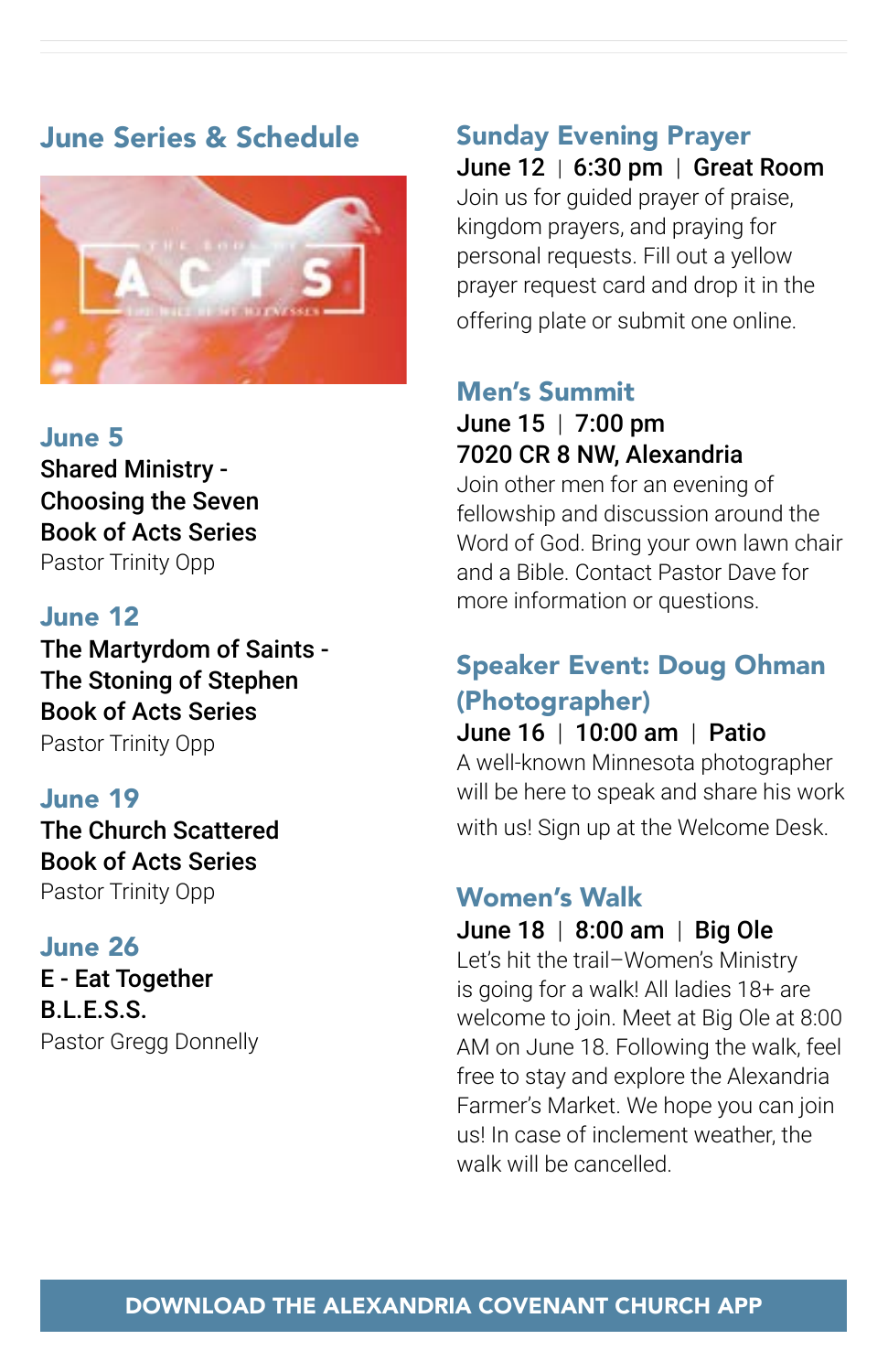## Vacation Bible School July 11-14 | 9:00-11:30 am

Kids, grab your sunnies and your mates and get ready for a fair dinkum time at Zoomerang! Sign up **[here](https://alexandriacovenant.org/event/vacation-bible-school/)** on our app or website to get ready for VBS! We are also looking for volunteers, please visit the table in the Patio after the service to sign up or learn more.

## Welcome New Hires!

Alexandria Covenant Church would like to welcome two new members to our staff.

Mike Fugleberg is filling the Facility Caretaker position and will be starting on Wednesday, June 8th so that he can cross train with Sue Davids, who is retiring from this position. We are so grateful for her eight years of service! Mike comes to us with a wealth of experience and we look forward to him starting at the church in the near future!

Naomi Sands was hired to serve as the Director of Nursery and Preschool Ministry position that was vacated by Jamie DeBoer. Naomi has been a member of Alexandria Covenant for nearly ten years and has served in a variety of children's ministry roles. She comes with a heart to serve kids and families and will be a wonderful staff team member. We welcome Naomi to her new position with the church on Monday, June 20th.

## Men's Inductive Bible Study

Mondays | 12:00 pm | GR200 Meet with other men and study the Bible using observational and contextual insights to better understand God's Word and how to apply it to our lives. Contact David Englund with any questions.

## Mom Core

#### Wednesdays starting June 1 10:00 am | Great Room

Join us for a 6-week study covering the basic principles of motherhood. Dive into many topics such as purpose, boundaries, time management, discipline, contentment, and becoming a student of your child. Contact Bobbi Jo Crouse for more information.

## Seniors Bible Study

Thursdays | 1:30 pm | Patio A great time of study and fellowship to be had on Thursdays for seniors 65+! Contact Pastor Gregg for information.

## Financial Assistance

Are you in financial need? There are resources available to regular attendees of Alexandria Covenant Church through the Benevolence Fund. Call Sam Williams at 320.763.5659, with requests.

Give to the Benevolence Fund through our app, website, or designated check.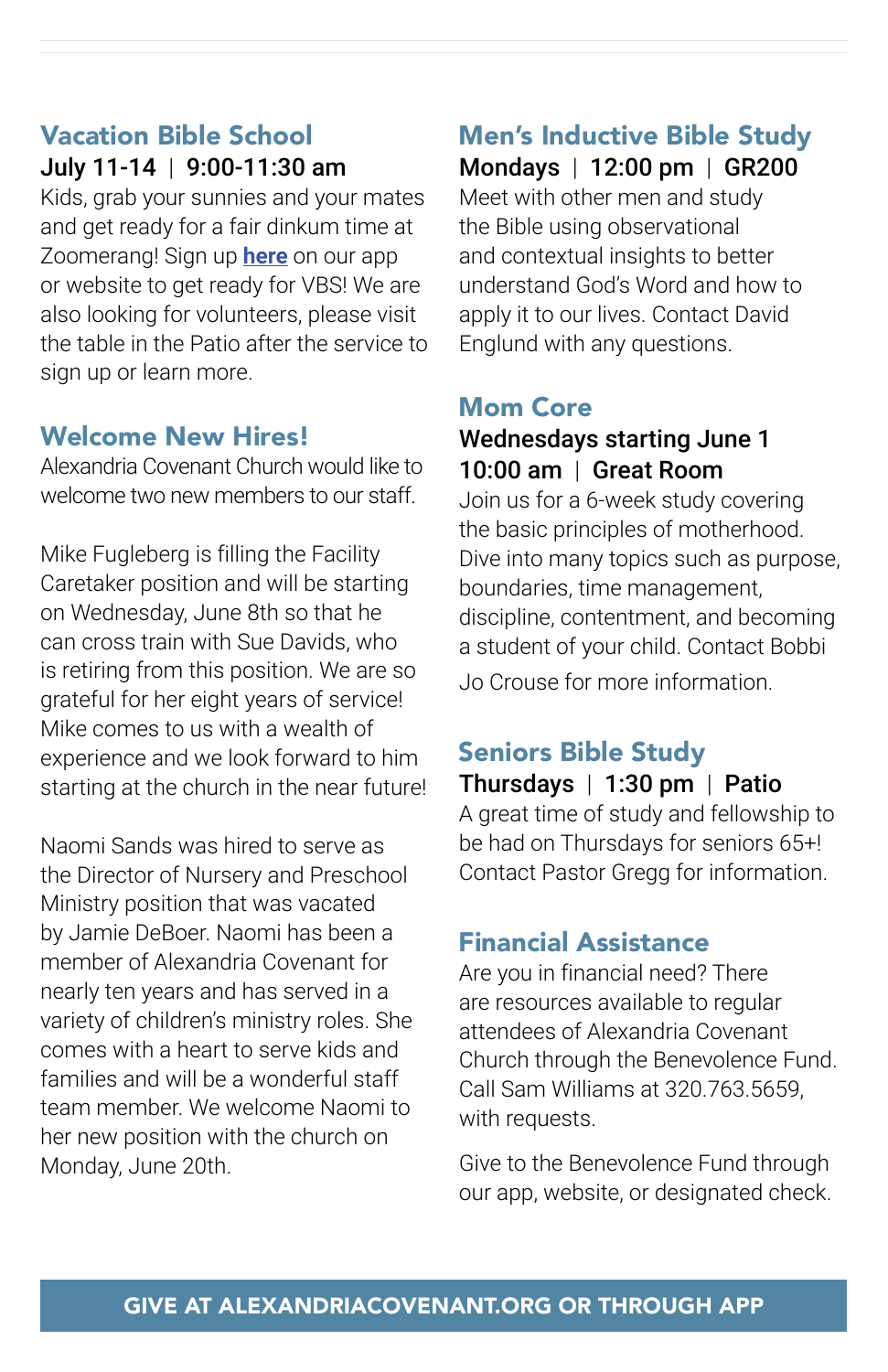## Church Life Updates

#### Births

Ivy Joan Hurlbut born May 16, 2022 to Joe & Morgan Hurlbut.

Isaiah Matthew Lovrien born May 26, 2022 to Mark & Heather Lovrien.

### **Dedications**

Ryker Gene Thompson, May 1 Son of Kris & Jessica Thompson

#### Deaths

Daniel H. Englund, son of Bert & Sherilynn and brother of David (Sara), passed away on May 14, 2022.

Esther M. Peabody, mother of Andrew (Kristina), passed away on May 22, 2022.

## Financial Report

(Fiscal Year July 1, 2021 – June 30, 2022)

Weekly Ministry Needs \$ 35,000

Year to Date Budget Needs \$ 1,680,000

Year to Date Weekly Giving \$ 1,708,966.78

### **Give**

Support the ongoing ministry of Alexandria Covenant Church by giving at the end of the service or through our website or app.

## Prayer Requests

Do you have a prayer request or something you would like prayer over? After the service our Prayer Team will come up and be there to pray with you over any requests.

We also have prayer request cards in the pew that you can fill out and drop in the offering plate to be prayed over on our Sunday Evening Prayer services. You can also submit requests online on our website or church app.

## New to Alexandria Covenant Church?

Welcome! It's our sincere desire that you are welcome and at home here at Alexandria Covenant Church. Stop by the Welcome Center for a Visitor Bag to help you become familiar with our church family.

Visit **alexandriacovenant.org** or our app to see what's going on in the life of the church!



320.763.5659 | alexandriacovenant.org | 4005 Dakota Street Office open Mon-Thu 8:00 am - 4:30 pm & Fri 8:00 am - Noon Find us on social media  $\blacksquare$   $\blacksquare$  @alexandriacovenantchurch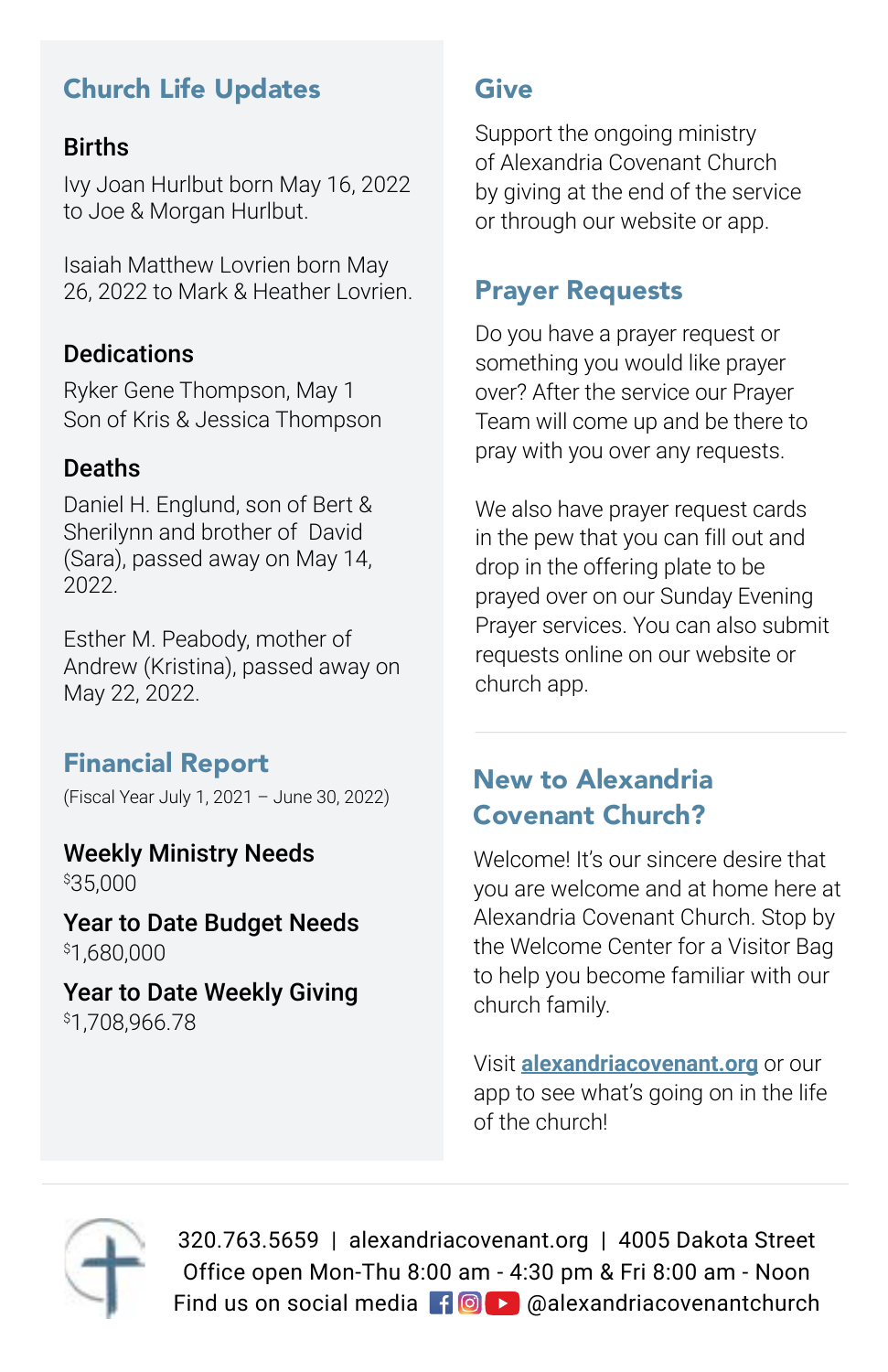

## **JUNE**

- 1 2 Sam. 18:1-19:10 John 20:1-31 Psalm 119:153-176 Proverbs 16:14-15
- 2 2 Sam. 19:11-20:13 John 21:1-25 Psalm 120:1-7 Proverbs 16:16-17
- 3 2 Sam. 20:14-21:22 Acts 1:1-26 Psalm 121:1-8 Proverbs 16:18
- 4 2 Sam. 22:1-23:23 Acts 2:1-47 Psalm 122:1-9 Proverbs 16:19-20
- 5 2 Sam. 23:23-24:25 Acts 3:1-26 Psalm 123:1-4 Proverbs 16:21-23
- $6$  1 Kings 1:1-53 Acts 4:1-37 Psalm 124:1-8 Proverbs 18:24
- **7** 1 Kings 2:1-3:2 Acts 5:1-42 Psalm 125:1-5 Proverbs 16:25

**8** 1 Kings 3:3-4:34 Acts 6:1-15 Psalm 126:1-6 Proverbs 16:26-27

BIBLE

THE one

- **9** 1 Kings 5:1-6:38 Acts 7:1-29 Psalm 127:1-5 Proverbs 16:28-30
- **10** 1 Kings 7:1-50 Acts 7:30-50 Psalm 128:1-6 Proverbs 16:31-33
- **11** 1 Kings 8:1-66 Acts 7:51-8:13 Psalm 129:1-8 Proverbs 17:1
- 12 1 Kings 9:1-10:29 Acts 8:14-40 Psalm 130:1-8 Proverbs 17:2-3
- **13** 1 Kin. 11:1-12:19 Acts 9:1-25 Psalm 131:1-3 Proverbs 17:4-5
- 14 1 Kin.12:20-13:34 Acts 9:26-43 Psalm 132:1-18 Proverbs 17:6
- 15 1 Kin. 14:1-15:24 Acts 10:1-23 Psalm 133:1-3 Proverbs 17:7-8
- 16 1 Kin.15:25-17:24 Acts 10:24-48 Psalm 134:1-3 Proverbs 17:9-11
- **17** 1 Kings 18:1-46 Acts 11:1-30 Psalm 135:1-21 Proverbs 17:12-13
- **18** 1 Kings 19:1-21 Acts 12:1-23 Psalm 136:1-26 Proverbs 17:14-15
- 19 1 Kin. 20:1-21:29 Acts 12:24-13:15 Psalm 137:1-9 Proverbs 17:16
- **20** 1 Kings 22:1-53 Acts 13:16-41 Psalm 138:1-8 Proverbs 17:17-18
- **21** 2 Kings 1:1-2:25 Acts 13:42-14:7 Psalm 139:1-24 Proverbs 17:19-21